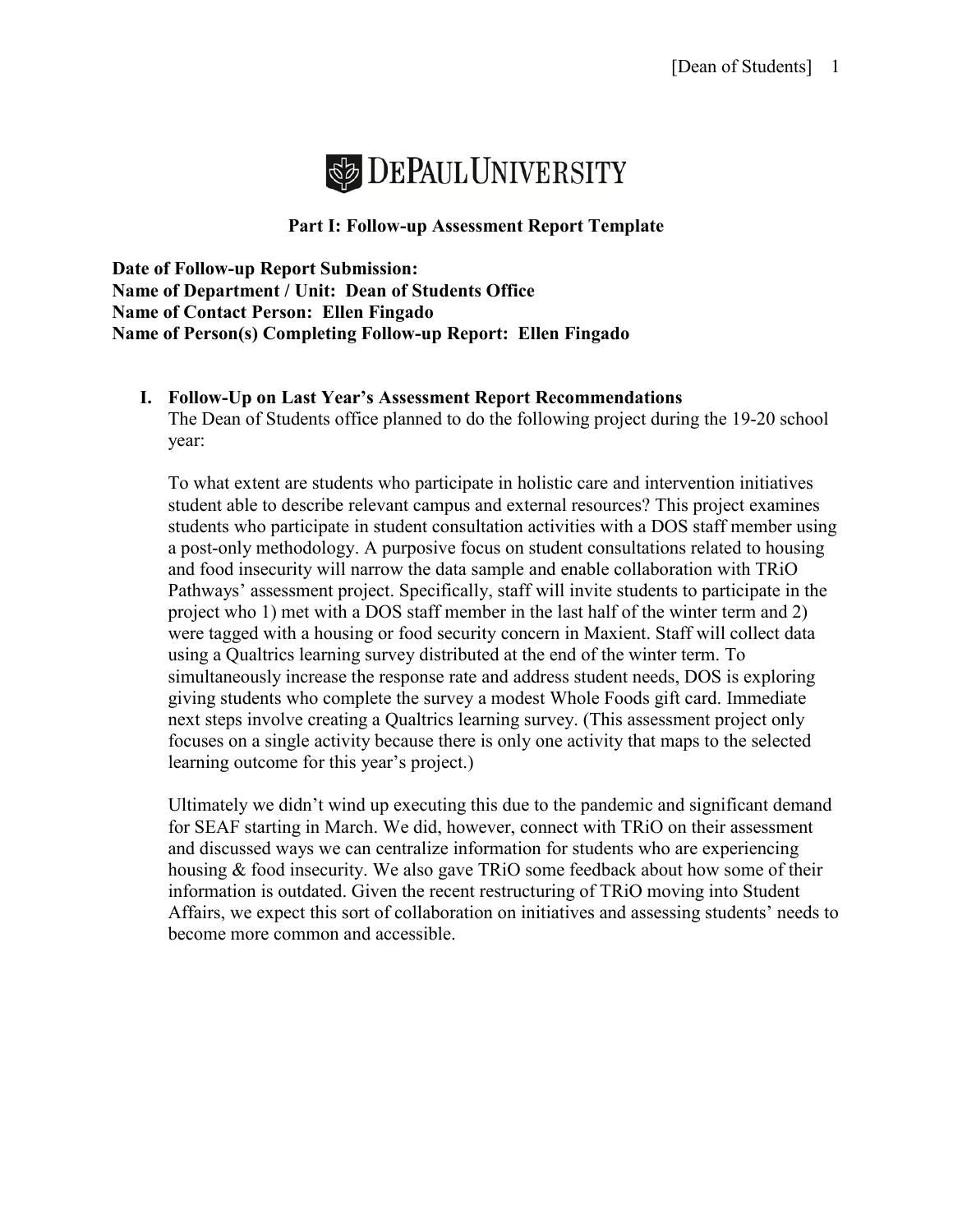

### **Part II: Annual Assessment Report Template: Learning** Academic Year: 2020-2021

**Date of Report Submission: 7/9/21 Name of Department / Unit: Dean of Students Office Name of Contact Person: Dan Amato Name of Person(s) completing report or contributing to the project: Dan Amato**

### **I. Abstract**

The Dean of Students (DOS) office meets with students for one-on-one conversations offering support on student concerns. Staff often enter the meeting with little information on presenting issues and end uncertain what was retained by the student. The DOS office created a learning survey to assess information retained by students about resources after the meeting. The survey found that  $81.8\%$  (9/11) and  $18.1\%$  (2/11) of participants correctly described a campus and external resource respectively. In conclusion, the data show that students are retaining information on campus resources but struggle to describe external resources. Further research is needed to sort out if this is a result of DOS staff not discussing external resources at all, not well enough, or students failing to recognize the difference between campus and external resources. Further work to improve participation in survey by students to increase data sample should also be considered.

### **II. Assessment Question**

To what extent are students who participate in a dean's consultation meeting able to describe relevant campus and external resources?

#### **III. Introduction & Context Project Overview**

The Dean of Students office meets with students for one-on-one conversations offering support on student concerns. Staff often enter the meeting with little information on presenting issues and end uncertain what was retained by the student. The DOS office created an intake survey to gather details about concerns before the meeting and a post survey to assess information retained by students about resources after the meeting.

### **Learning Outcomes Assessed**

• Students who participate in activities and services designed to support student academic success or provide holistic care and intervention will be able to describe relevant campus and external resources.

### **Context for This Year's Report**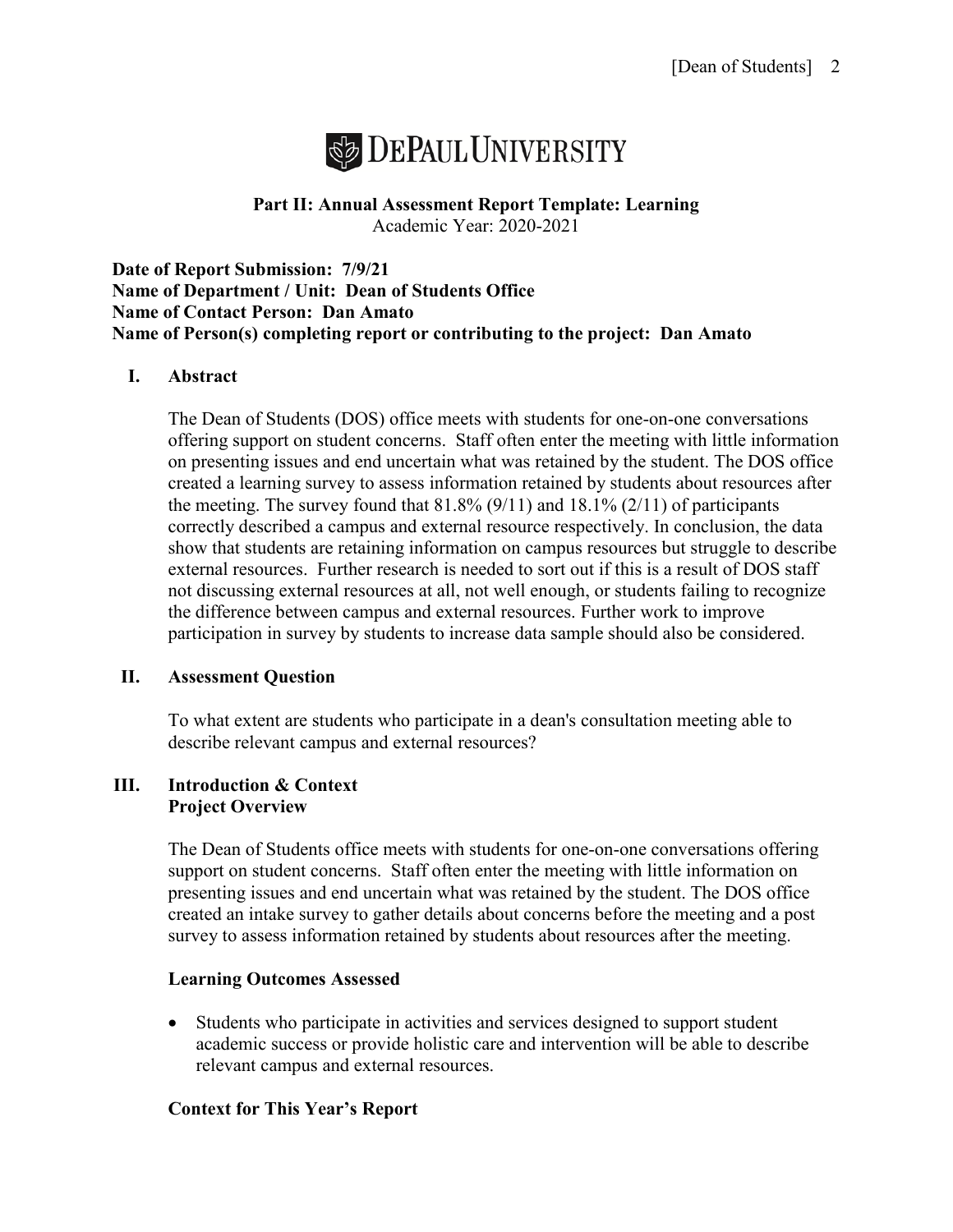Within the Dean of Students Office, we often describe our work as seeking to help remove barriers to success for students who are struggling with personal or academic challenges. One of the main ways that we do that, is to provide insight into resources and supports available within campus and externally so that students are more readily able to engage those resources on their journeys to their degrees. Looking at the learning outcomes listed above, this project sought to measure how well are students able to describe said resources post meeting with a DOS staff member. Such an assessment helps provide tangible data on what students are actually taking from our meetings so that we can better tailor our conversations towards those goals.

Divisionally, there are certain metrics that this project aims to influence such as Academic & Personal Wellbeing Barriers, Resources, and Resiliency. Having a better understanding of the resources students can identify after meeting with our team, will again allow us to better influence these metrics in our conversations.

In a pandemic driven academic year, understanding the knowledge retention from student meetings, is particularly vital as students are being presented with additional outside of the classroom challenges in a remote environment. This past year also presented some shifting in the needs/priorities of the students that DOS engaged. Specifically, DOS saw an increased volume of students who were presenting with financial barriers, housing insecurities, and medical challenges precipitated by COVID. DOS generally works with a high volume of students with Mental Health concerns and COVID only seemed to heighten those concerns as well, presenting students with isolation and changes in access to support resources.

In thinking about interpreting data collected towards this end, we identified that it was not simply enough for a student to be able to name a resource. Instead, we sought to gauge a deeper level of understanding requiring students to be able to accurately describe resources. Thinking back to the divisional metrics, specifically, Resiliency, this depth of knowledge is important to measure. Students often engage with DOS when they are lost or unaware that supports even exist. In order to provide long term stability to those students, it is important that their takeaway from our meeting is not only the name of the resource, but the details on why and how one would access said resource.

## **IV. Data Collection & Methodology**

### **Population and Sample**

- The Dean of Students office meets with students from any aspect of university life. For this reason, the population identified was all students who meet with a DOS staff member for a non-student conduct related conversation.
	- o Student conduct related meetings were excluded from the data collection as we were seeking to connect with students whom were not mandated to meet with our team but rather chose to meet with a staff member. This decision was based on a desire to improve how we serve these students. First of all by preparing better for their concerns prior to the meeting. Secondly, by understanding what takeaways about resources discussed during their meeting students are able to describe.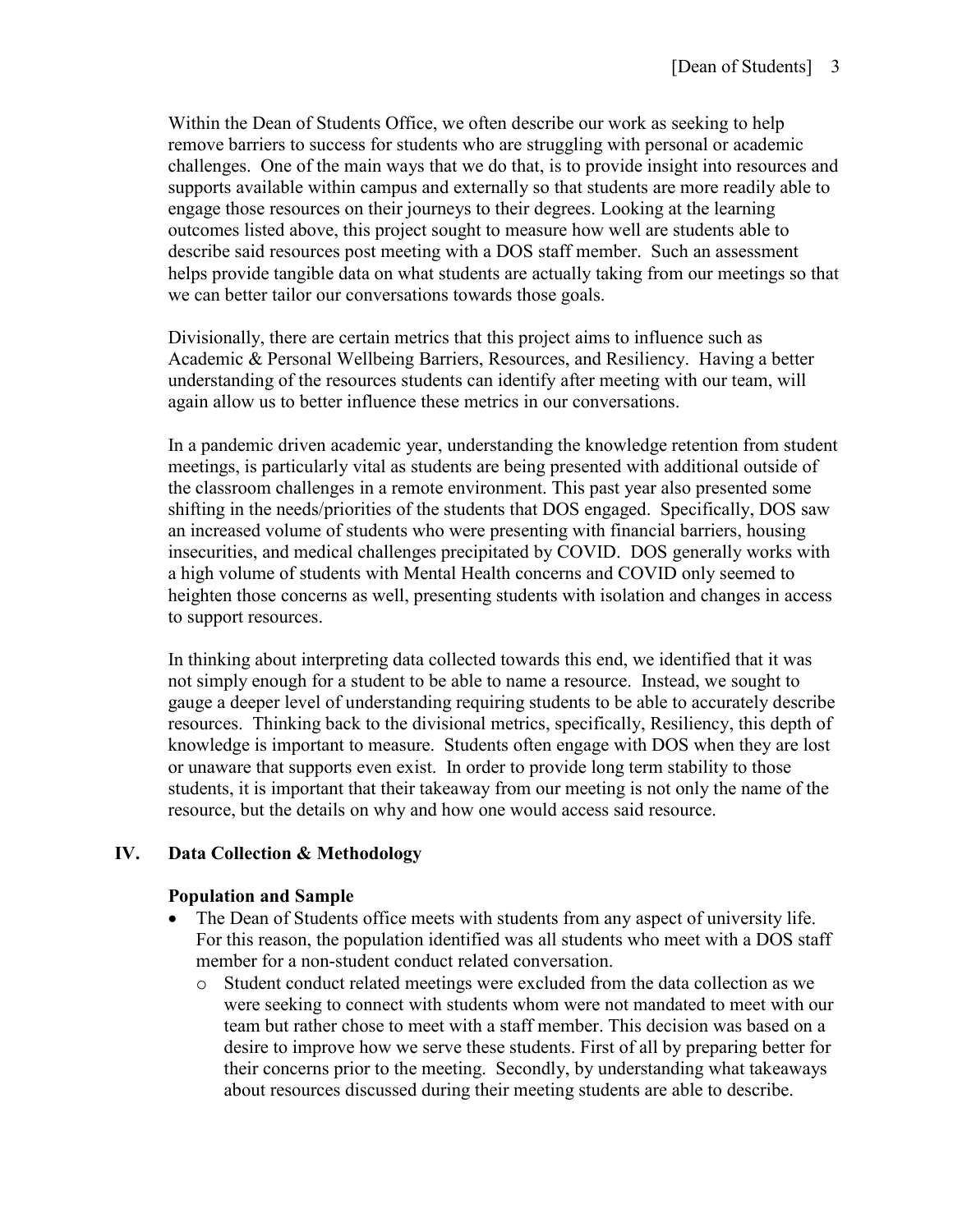- $\circ$  The total population that was eligible to participate is  $\sim$  21000 including both undergraduate and graduate.
- $\circ$  It is difficult to count the number of students that could have completed the survey. The DOS office created roughly 2400 new cases during the entire 20-21 academic year. Data was only collected for this assessment for the Winter and Spring quarters which theoretically accounts for 2/3 of the cases above.
- $\circ$  Of the 1600 case that were estimated to be created during the data collection period, not all represent students that met with a DOS staff member, further reducing the number of possible participants. I estimate that students that actually met with a DOS staff member to be closer to 500 as many case types do not require a formal meeting that would meet the criteria for this project.
- o We planned to analyze data on two demographic factors: Undergraduate/Graduate and Gender. We identified an interest to analyze responses based on student financial need if we were able access that data as well. We did not complete demographic analysis, citing that any variances could not be attributed to demographic factors with such small n sizes.

## **Data Collection**

- Data was collected using a post-meeting survey that was typically sent within the same business day of the meeting.
- Students received a link to the survey via email after their meeting was concluded. In many cases, the DOS staff member already was sending the student a follow-up email after meeting to share links to resources or other information for the student to have on hand. The survey and a quick statement asking them to participate was simply added to this follow-up email.
- The learning survey was internally-created within Qualtrics by the primary investigator with guidance from the Assessment and Effectiveness Specialist.
- This survey collected student ID so that demographic data could be pulled later for analysis.
- Additionally, the survey collected open ended responses from students regarding resources discussed in their meetings.
- The post-meeting survey questions can be found in Appendix B.
- Additionally, the pre-meeting survey can be found in Appendix A.

# **Data Analysis**

- Data was analyzed using an analytic rubric to score students' open-ended responses on the survey.
- Data was analyzed by the principal investigator. Given the small sample size, data was only examined by one individual. Had the sample size been larger, a secondary investigator would have been brought into the team to provide for some objectivity to analysis through inter-rater reliability.
- The rubric contained six domains, three each for evaluating campus-based and external resources. These three domains focused on the ability to identify a resource, describe the purpose of the resource (e.g., what you use the resource for help with), and describe how to access the resources (e.g., a website or phone number).Acceptable performance was categorized as individuals who received a "meets" or "exceeds" expectations on 2/3 competencies for each assessment question.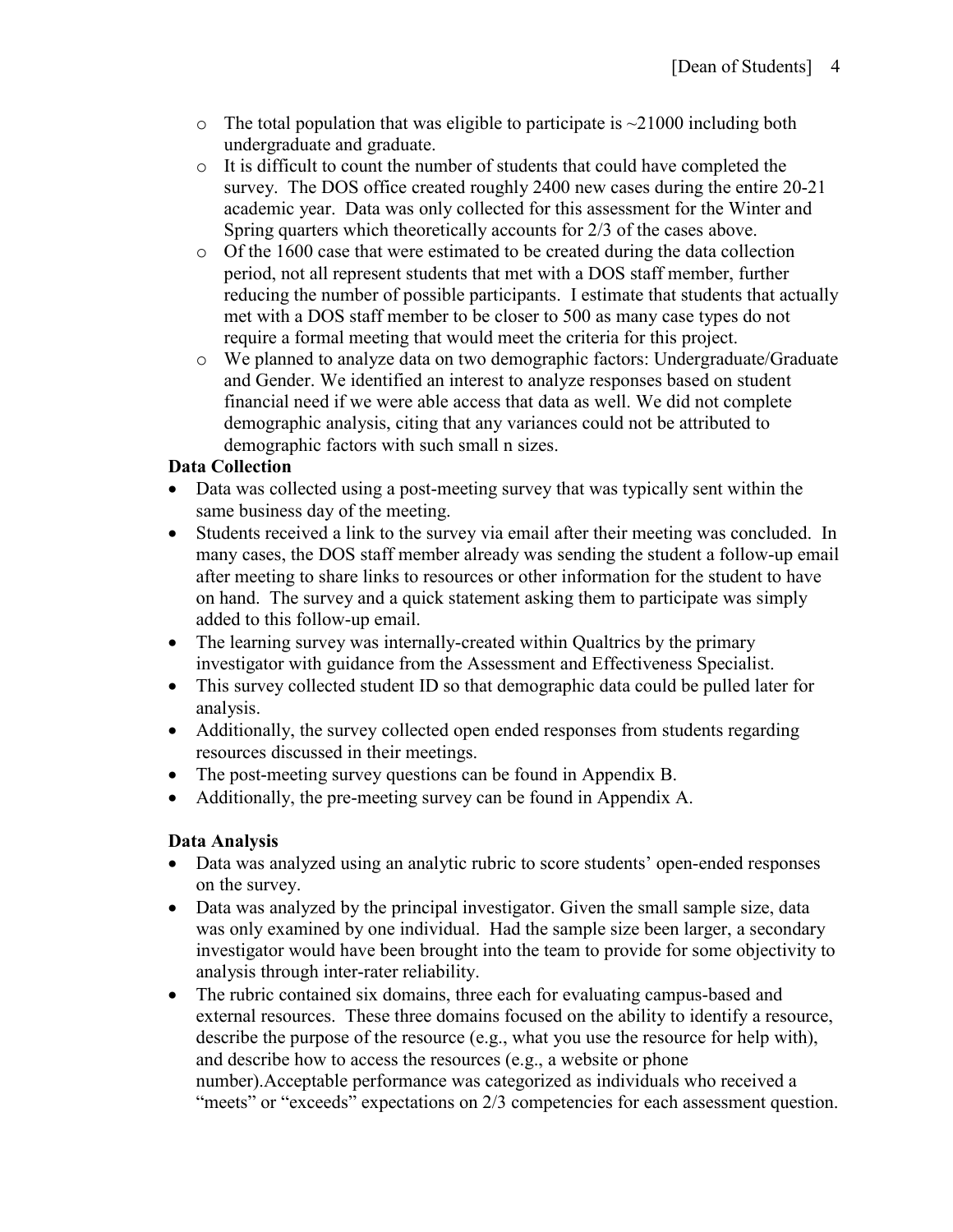• The rubric can be found in Appendix E within the Appendices.

## **Participant Consent**

- Completion of the survey for this project was completely voluntary for each student. Students were provided with a link that they could choose to fill out the pre/post surveys and there were no requirements to do so.
- Participation in the pre-meeting survey was framed to students as an opportunity to provide information for staff to help inform their meeting. This was presented as a way for the student to provide context on their situation so that staff members could enter their conversations more prepared than without.
- Participation in the post-meeting survey was framed to students as a voluntary way to provide feedback and information to the office in order to improve how our staff serve future students within our meetings.
- In both cases, students were emailed a link that they could choose to click and fill out. Students were also informed that their information was to remain confidential and disassociated with their names and identity.
- Pre-meeting data was collected through our maxient software that is protected through user login/access that is limited to the DOS staff team and the two Level five users of that software. Post-meeting data was collected through qualtrics using the university access and only the primary investigator and Assessment project supervisor have access to the survey.
- The only identifying information that was collected on each student was their student ID to be able to tie back to other demographic data in analyses.

# **V. Data & Findings**

## **Response Rate and Demographics**

- With 11 students completing the post-meeting survey out of the 53 who completed the pre survey that gives us a yield of 20.8%. Anecdotally, we know that we met with more than 53 students during the data collection period but that not all of them completed the pre-meeting survey.
- With a sample size of less than 15, demographic analyses/comparisons were not completed. Hypotheses and explanation for the response rate will be discussed in findings and recommendations.

# **Key Findings**

Demographic data is presented here, although as indicated prior demographic analyses were not completed based on small sample size. Eleven participants completed the postmeeting survey entering into the data pool. Ten out of eleven participants or 91% were undergraduate students. Nine out of eleven participants were female (82%) with the other two (18%) identifying as male. Race breakdown for participants was as follows: 2 (18%) Asian, 2 (18%) Black, 5 (45%) Hispanic/Latinx, and 2 (18%) White.

The survey found that 81.8% (9/11) of participants correctly described a campus resource. Campus resources identified were: University Counseling Services, DePaul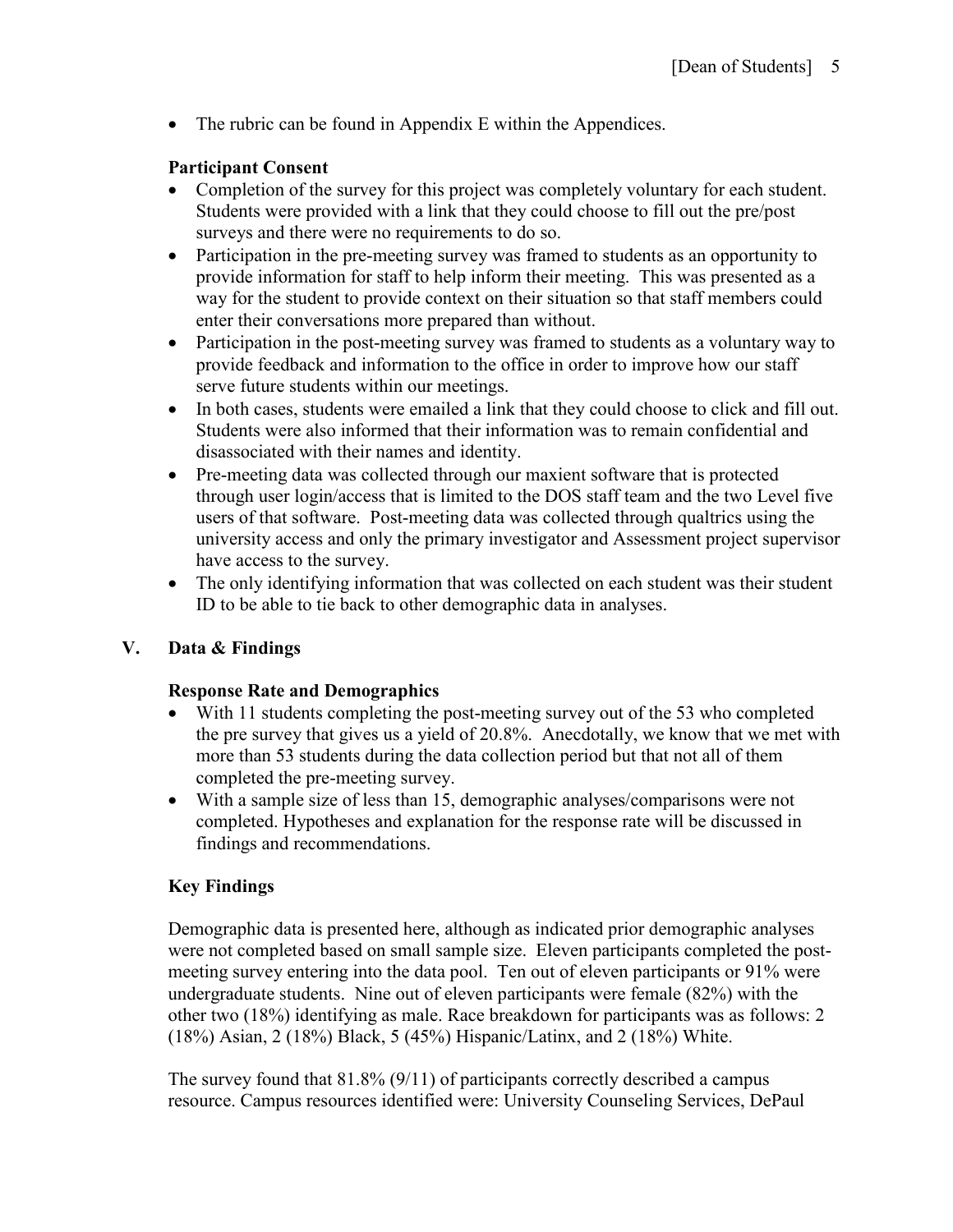Central, Center for Students with Disabilities, and some specific Dean of Students Office resources (administrative withdrawal process and absence notification process).

Only 18.1% (2/11) of participants were able to correctly describe an external resource. In both cases, students described the mySSP counseling support application that DePaul has contracted with recently to provide support for students amidst the pandemic. Seventythree percent (8/11) participants described a campus resource when answering the question about external resources. Six of those eight individuals, identified campus resources that were external to the Dean of Students Office but still within campus.

In only two responses, did any participants identify more than one resource either campus or external in their response and fall into the "exceeds" expectations category for the scoring rubric.

| <b>Program Level</b><br><b>Learning Outcome</b>                                                                                                                                                                                       | Number of<br><b>Students</b><br><b>Assessed</b> | <b>Number of Students with</b><br><b>Acceptable or Better</b><br>Performance |
|---------------------------------------------------------------------------------------------------------------------------------------------------------------------------------------------------------------------------------------|-------------------------------------------------|------------------------------------------------------------------------------|
| Students who<br>participate in activities<br>and services designed<br>to support student<br>academic success or<br>provide holistic care<br>and intervention will be<br>able to describe<br>relevant campus and<br>external resources | 11                                              | $\mathcal{D}_{\mathcal{L}}$                                                  |

\*Acceptable performance was categorized as individuals who received a "meets" or "exceeds" expectations on 2/3 competencies for both assessment questions.

## **VI. Discussion & Interpretation of Findings**

- The majority of students were able to identify and describe at least one campus resource. Furthermore, many students identified campus resources as external resources in their responses.
- This ability to correctly identify campus resources at such a high level/percentage of respondents, speaks towards the success of the DOS team in providing information and guidance to students about relevant campus resources.
- The lack of ability to identify/describe external resources is cause for concern but also for further research. Based on student responses to the external question more often than not pointing to campus resources, the question arises of is there a lack of understanding of what the question is asking or a lack of understanding of campus v. external resources? Further discussion of recommendations for sorting this can be found below in the plan for action.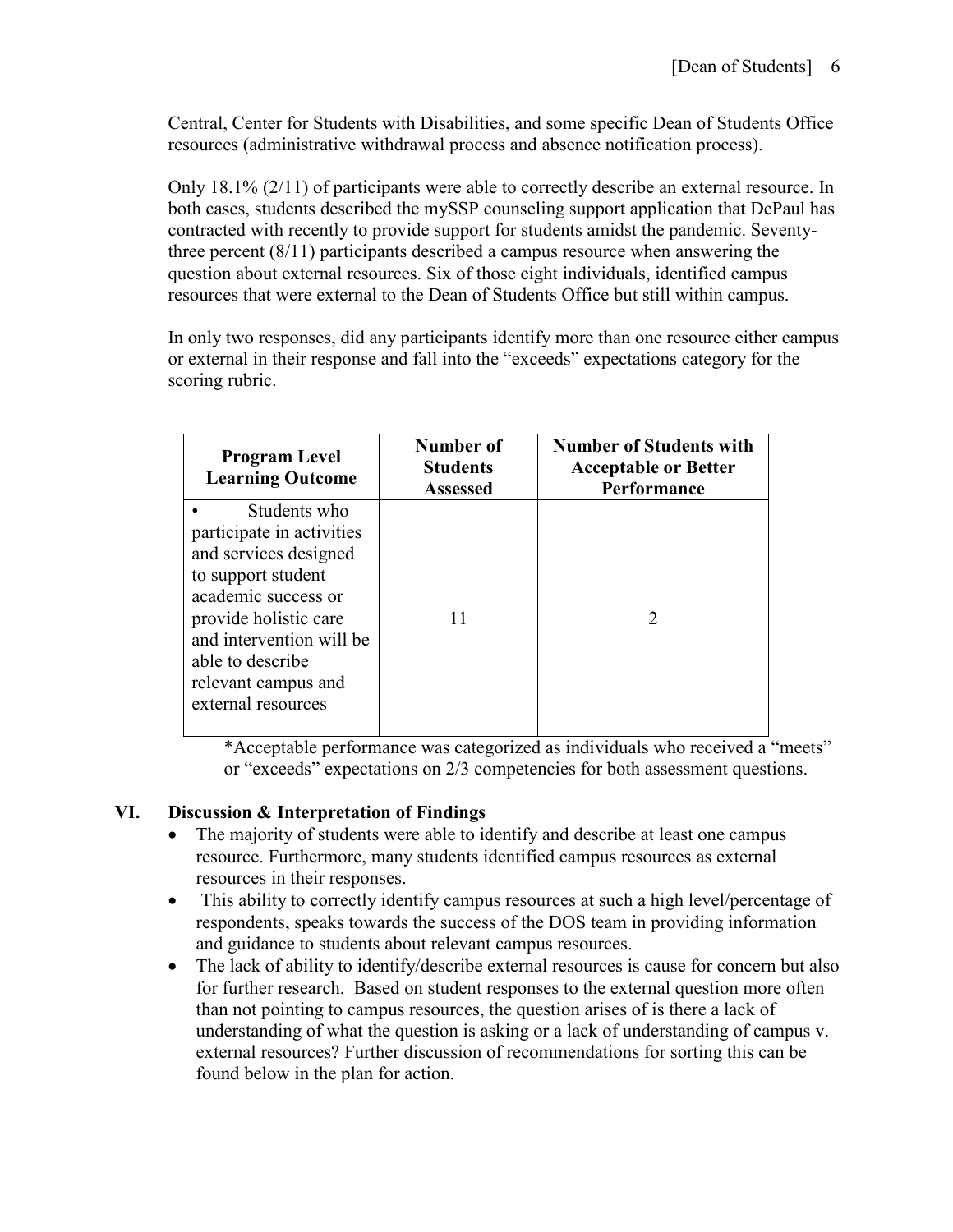- A very strong limitation of our ability to bring this data more broadly or to speak more in depth on demographic implications of the survey is the small participant pool. With only 11 individuals completing the survey, our participation rate is very low. There is not enough data to be able to be generalized and provide information on implications of our work based on student demographics.
- I think that our survey distribution and lack of incentive for participation were strong contributing factors to the low level of participation. Anecdotally, the entire data collection period happening in a remote environment is likely another contributor to the low participation rate.

## **VII. Recommendations and Plans for Action Recommendations**

- Given that six students identified external resources that were still within the campus community but outside of the Dean of Students Office, I hypothesize that many students interpreted the external resources question to mean resources external to the Dean of Students office and not external to DePaul as intended. Given this hypothesis, it is recommended that the question wording be examined to try to direct students more specifically to the desired answer type.
- Participation in the survey was far too low than desired given the number of possible participants. I hypothesize that this could be due to several possible conditions. First of all, we were unable to incentivize participation in the survey. This was a result of some COVID related constraints financially. Secondly, distribution of the survey was decentralized to each staff member to send on their own. This was done to simplify distribution and not make work for other individuals but it is possible that the survey link was not always sent to students that were eligible. This also meant there were no reminders or second requests to participate on any sort of timeline. Future recommendations would be to find a way to incentivize participation and to reconsider survey distribution methods to ensure survey is always delivered to eligible students and allow for reminders to go out to students who have not participated.

# **Action Plan**

- Action item #1: Examine survey question around external resources to ensure it accurately points to the desired type of resources
	- o Add in clarifying information or statement to indicate external to DePaul as opposed to just external. Complete by end of August to have survey ready to implement again at start of Fall quarter 2021.
- Action item  $#2$ : Incentivizing the survey
	- o Develop plan with Dean of Students Ellen Fingado for allocating funds to incentivize.
	- o Incentivize participation either using one large prize quarterly or a small prize to each person that participates.
	- $\circ$  Gather financial information and approval by August 15<sup>th</sup>
	- $\circ$  Add information into survey communication about incentive by August 30<sup>th</sup>.
- Action item #3: Survey distribution